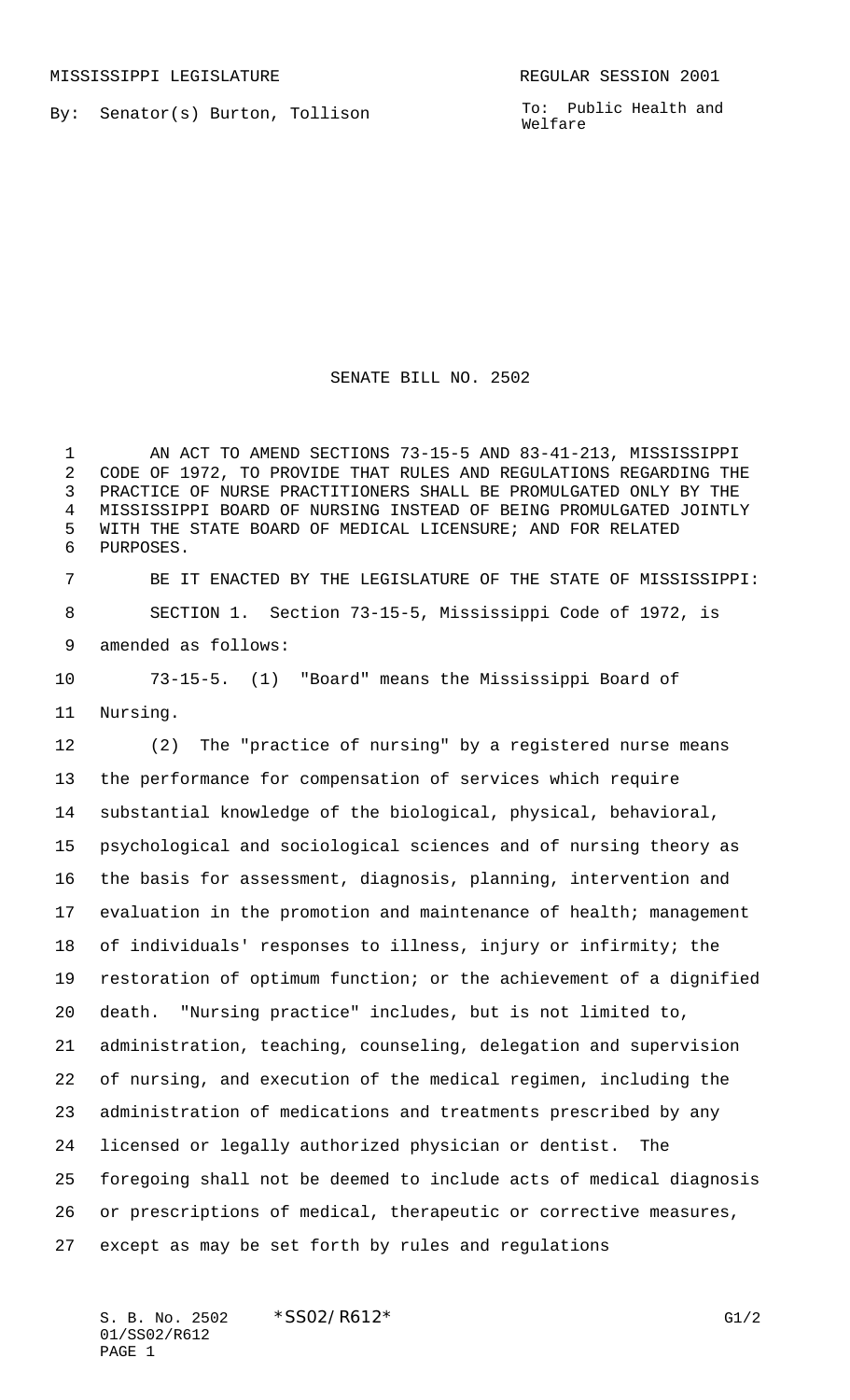promulgated **\* \* \*** and implemented by the Mississippi Board of Nursing.

 (3) The "practice of nursing" by a licensed practical nurse means the performance for compensation of services requiring basic knowledge of the biological, physical, behavioral, psychological and sociological sciences and of nursing procedures which do not require the substantial skill, judgment and knowledge required of a registered nurse. These services are performed under the direction of a registered nurse or a licensed physician or licensed dentist and utilize standardized procedures in the observation and care of the ill, injured and infirm; in the maintenance of health; in action to safeguard life and health; and in the administration of medications and treatments prescribed by any licensed physician or licensed dentist authorized by state law to prescribe. On a selected basis, and within safe limits, the role of the licensed practical nurse shall be expanded by the board under its rule-making authority to more complex procedures and settings commensurate with additional preparation and experience.

 (4) A "license" means an authorization to practice nursing as a registered nurse or a licensed practical nurse designated herein.

 (5) A "registered nurse" is a person who is licensed or holds the privilege to practice under the provisions of this chapter and who practices nursing as defined herein. "R.N." is the abbreviation for the title of Registered Nurse.

 (6) A "licensed practical nurse" is a person who is licensed or holds the privilege to practice under this chapter and who practices practical nursing as defined herein. "L.P.N." is the abbreviation for the title of Licensed Practical Nurse.

 (7) A "registered nurse in clinical practice" is one who functions in any health care delivery system which provides nursing services.

S. B. No. 2502 \*SS02/R612\* 01/SS02/R612 PAGE 2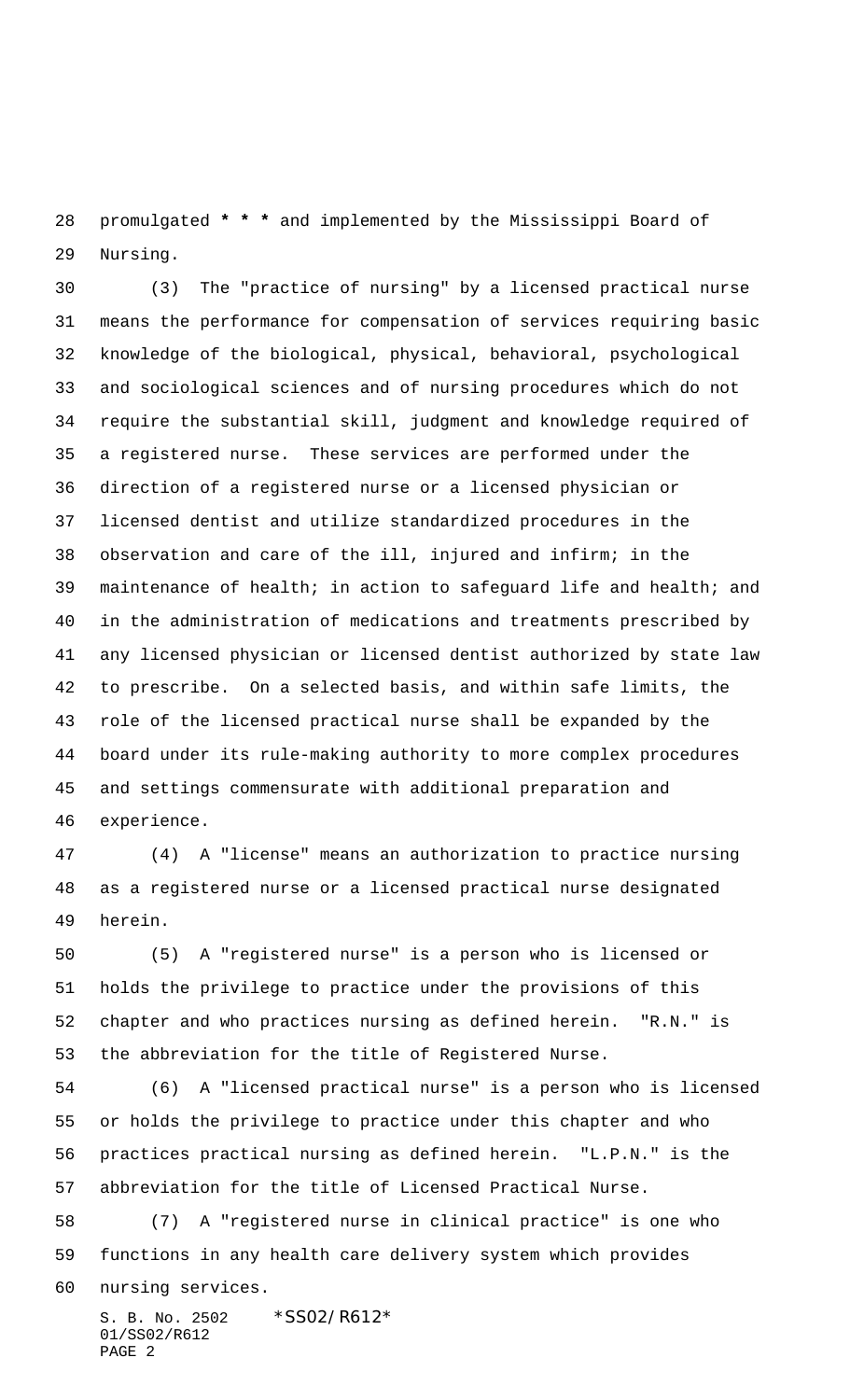(8) A "nurse educator" is a registered nurse who meets the criteria for faculty as set forth in a state accredited program of nursing for registered nurses, or a state approved program of nursing for licensed practical nurses, and who functions as a faculty member.

 (9) A "consumer representative" is a person representing the interests of the general public, who may use services of a health agency or health professional organization or its members but who is neither a provider of health services, nor employed in the health services field, nor holds a vested interest in the provision of health services at any level, nor has an immediate family member who holds vested interests in the provision of health services at any level.

 (10) "Privilege to practice" means the authorization to practice nursing in the state as described in the Nurse Licensure Compact provided for in Section 73-15-22.

 (11) "Licensee" is a person who has been issued a license to practice nursing in the state or who holds the privilege to practice nursing in the state.

 SECTION 2. Section 83-41-213, Mississippi Code of 1972, is amended as follows:

S. B. No. 2502 \*SS02/R612\* 01/SS02/R612 PAGE 3 83-41-213. (1) From and after January 1, 1999, whenever any policy of insurance or any medical service plan or hospital service contract or hospital and medical service contract issued, delivered, administered, continued or renewed in this state provides for reimbursement for any service which is within the lawful scope of practice of a duly certified nurse practitioner working under the supervision of a duly licensed physician as provided for by rules and regulations implemented by the Mississippi Board of Nursing under Section 73-15-5(2), the insured or other person entitled to benefits under such policy shall be entitled to reimbursement for such services, whether such services are performed by a duly licensed physician or by a duly certified